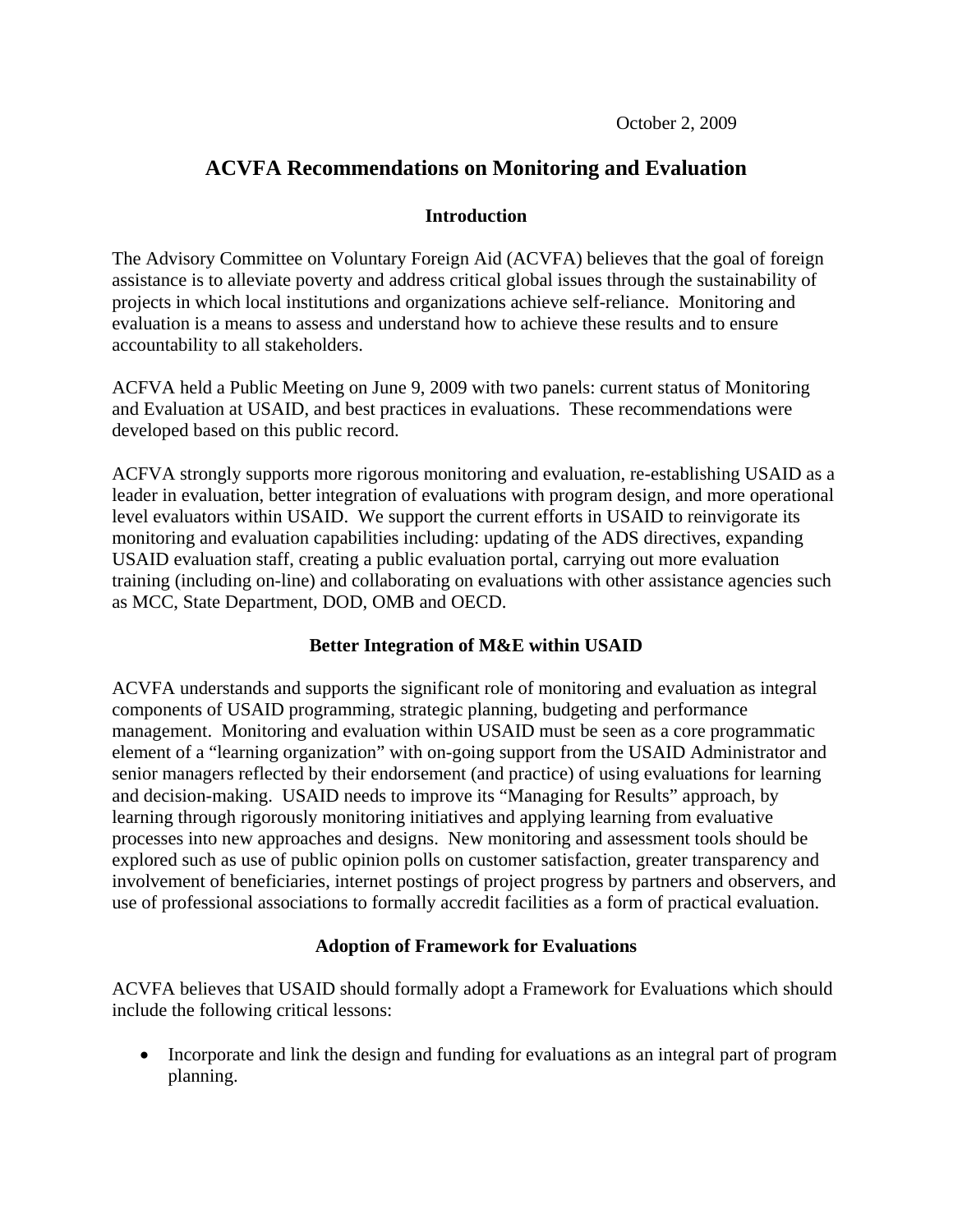- Include expertise in evaluation methods along with sectoral expertise on evaluation teams.
- Design and tailor evaluation methods and measurements appropriate to the country context and what is feasible within each programmatic context (i.e., political environment, level of economic development, legal systems).
- Take a mixed-method approach that includes multiple measures, both qualitative and quantitative, and insist on greater accountability for results, while understanding that some programs such as democracy building are difficult to fully assess.
- Evaluate implementation processes and their contributions to positive outcomes with particular attention, methodologically and ethically, to processes that facilitate listening to intended beneficiaries.
- Outcome measurements, attribution and causality and design evaluation are all necessary components of evaluation and require separate attention.
- Distinguish different purposes for evaluation: programmatic evaluations which summarize and provide overall conclusions and judgments; and impact evaluations on design, management, implementation and results, while cognizant of the complex, nonlinear dynamics in uncertain environments typical of the developing world.
- The emphasis of monitoring and evaluation should be on analysis and learning and the application of the learning to future work, rather than on the collection of data.
- Making sense of data requires skills and training by evaluators and implementers so that proper and accurate interpretations can be made.
- Conduct a smaller number of high quality evaluations rather than a large number of lower quality ones.
- Build local evaluation capabilities as a form of development, and use evaluations as a tool for promoting accountability and transparency of local organizations and in helping governments make decisions among competing priorities.
- Hold local institutions accountable to the evaluation metrics which they have adopted similar to MCC-like compacts.
- Ensure that all planning and design of projects take into account the lessons and learning that emerge from past evaluative processes.
- Reward development partners who promote organizational and social learning through evaluation; and have dedicated significant staff, resources and time for evaluation, learning and internally capturing and using their developmental knowledge and wisdom.

## **Instill Learning and Accountability**

Smart organizations understand that knowledge matters. We strongly support rigorous and objective evaluations in which failures are acknowledged openly without adverse professional impacts and are shared transparently as part of lessons learned. This can be accomplished through instilling a learning and accountability culture where evaluation is treated as a constructive tool for performance management and learning. Program planners should develop results frameworks that include quantifiable impact targets to the degree possible. Sufficient M&E resources should be allocated to analysis, learning processes and dissemination of knowledge both within and outside the initiative. Monitoring and evaluations should recognize performance that reflects learning amidst uncertainty as distinct from poor evaluation results due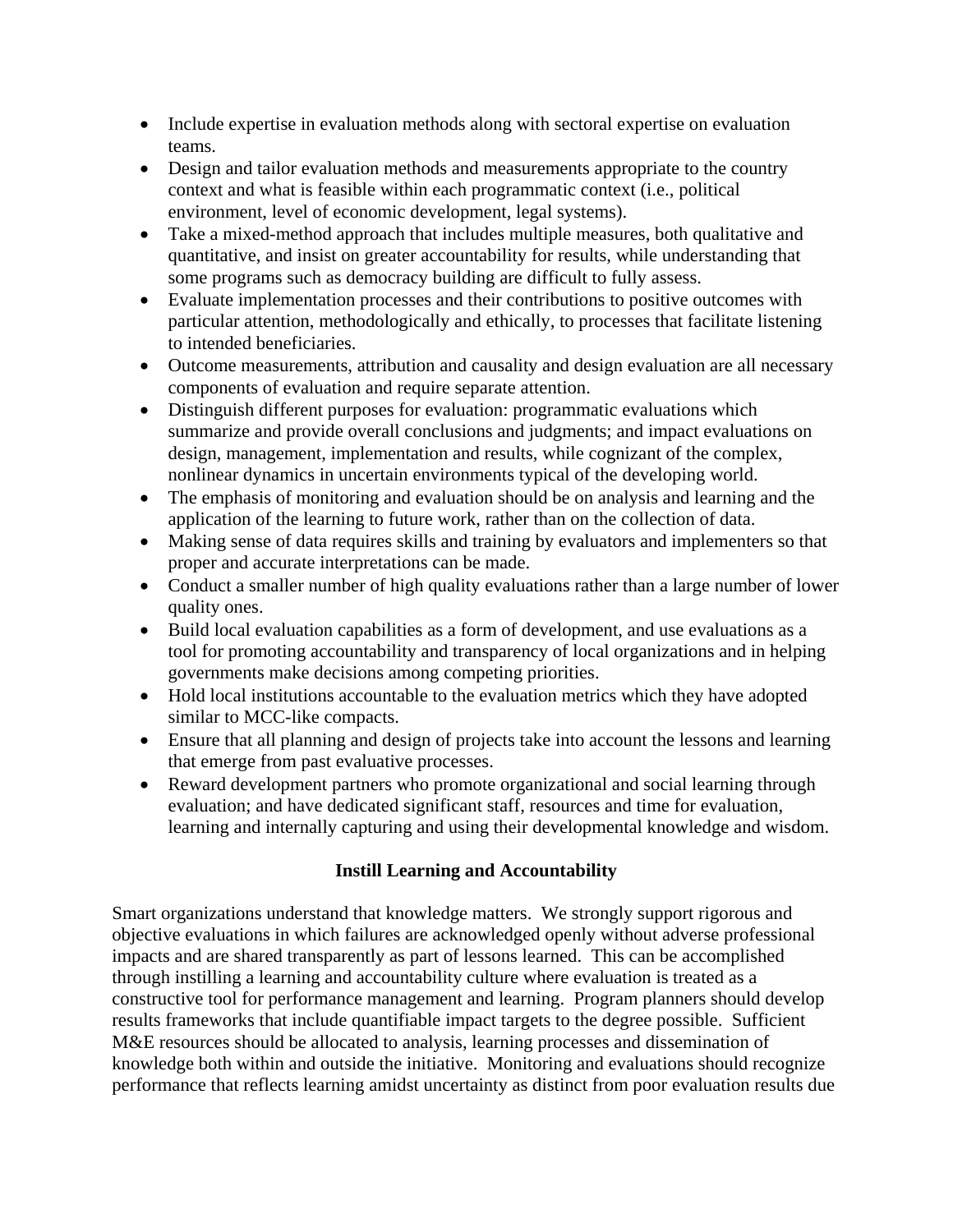to poor planning or implementation. Staff accountability should be required and standards of good staff performance should be clear.

Evaluators should frame their findings, conclusions and recommendations in ways that will open minds to learning and promote use of the knowledge generated by the evaluation research. Evaluations should include representation from client offices so that program managers and designers use the evaluation results. Tension between evaluators and program managers can be useful so that evaluations are able to capture the attention of decision makers ("speaking truth to power") who, in turn, can make sure there is follow up and use of the evaluation results.

Many evaluators are good at finding problems, but not solutions. Project failures are usually obvious, but how to fix them is more difficult to assess. The focus of learning is not simply finding what works and does not, but finding the correct solutions and making sure that they succeed over time. Thus, evaluations should produce menus of alternative approaches and organizational focus in which managers can draw clear lessons, solutions and constantly improve performance.

USAID and other foreign assistance implementers should de-emphasize "success stories" and rely on carefully designed evaluations that demonstrate both failures and successful outcomes/results. The constant demand for success stories breeds a culture where managers and implementers focus on "good" outcomes, often by selected beneficiaries, rather than critical analyses of overall program and systemic results.

## **Focus More on Sustainability**

We support more post-project evaluations to better assess sustainability several years after projects terminate. Projects should be sustained through self-reliance by communities and institutions involved which can only be assessed after projects end and sufficient time has passed. The focus of the sustainability should also be on the impact, rather than the sustainability of activities and processes initiated to achieve the impact. Too frequently, programs and projects terminate when funding ends, or priorities of development managers change. Sustainability must be incorporated in the design phase, rigorously pursued during implementation, and carefully evaluated after projects end so that lessons can be drawn based on successful and unsuccessful institutional or organizational development.

### **Greater Reliance on Local and Outside Evaluators**

ACVFA supports more reliance on qualified local evaluators who are fully independent and more evaluations of similar projects from multiple donors within the same country or similar country contexts so that learning can be applied more broadly. We support the concept of an international evaluation organization, such as the International Impact Evaluation Group, so that evaluations are more objective and less donor driven. We also support international efforts to harmonize evaluation methodologies, measurements and indicators so that they are less burdensome to host governments and institutions.